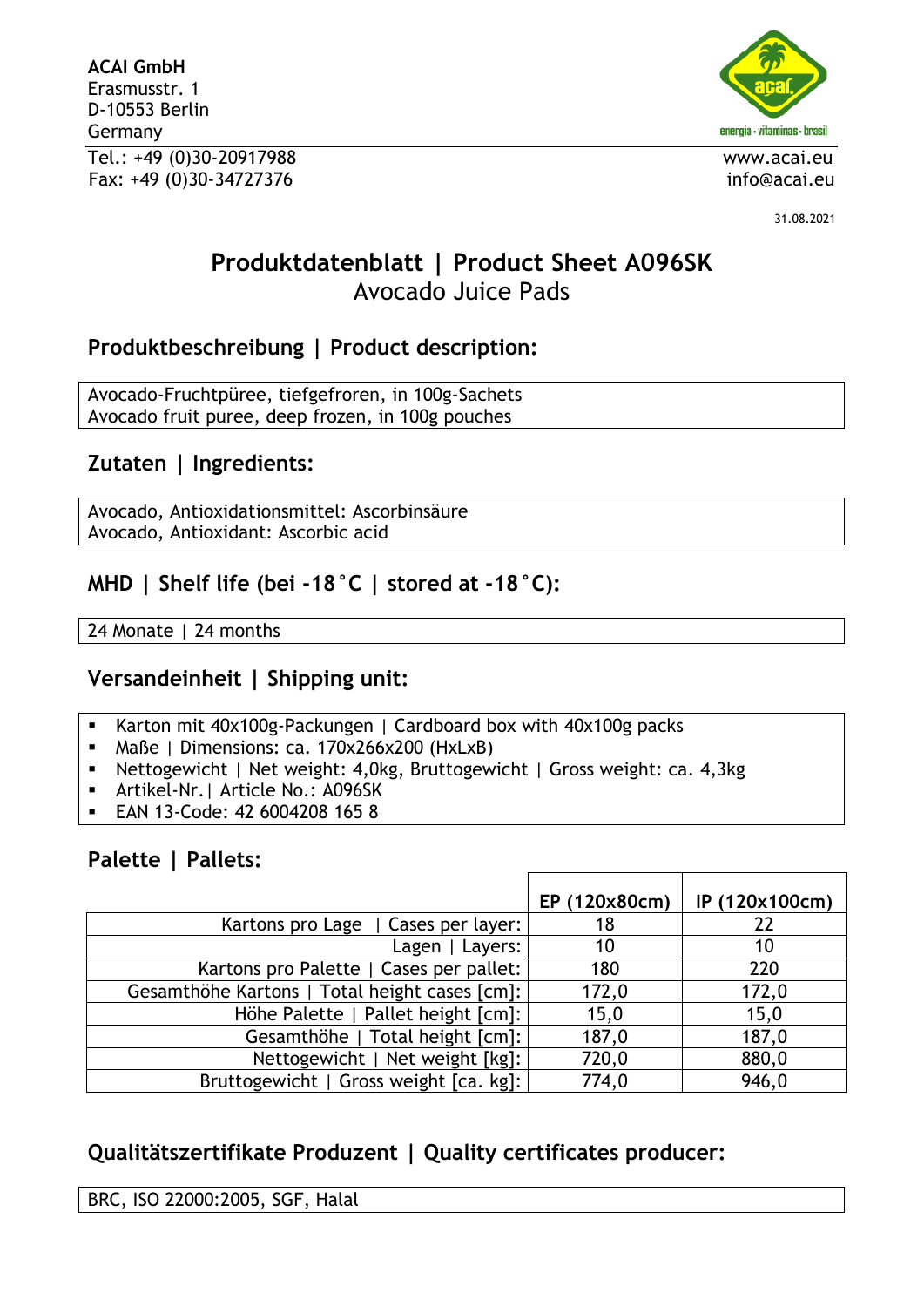

#### **ANALYTICAL INFORMATION**

| <b>PARAMETER</b>                               | <b>UNITS</b>             | <b>RANGE</b>  |
|------------------------------------------------|--------------------------|---------------|
| $\degree$ Brix (uncorrected) at 20 $\degree$ C | $\degree$ Bx             | Min $6^\circ$ |
| Acid at $pH 8.1$                               | %                        | $4.5 - 6.0$   |
| pН                                             | $\overline{\phantom{0}}$ | $4.0 - 5.8$   |
| Pulp (at Bx 15)                                | %                        | $5 - 10$      |

#### **MICROBIOLOGICAL INFORMATION**

| <b>PARAMETER</b>         | <b>UNITS</b> | <b>RANGE</b> |  |
|--------------------------|--------------|--------------|--|
| Total count              | Cfu/g        | Max. 100.000 |  |
| <b>Moulds and Yeasts</b> | Cfu/g        | Max. 10.000  |  |
| <b>Total Coliforms</b>   | Cfu/g        | Max. 100     |  |
| E. Coli                  | । a          | Negative     |  |

## **SENSORY REQUIREMENTS**

| Colour   Characteristic light green                   |
|-------------------------------------------------------|
| <b>Odour anf flavor</b>   Characteristic of the fruit |

|                                       | Packaging   Cover laminated polyester - polyethylene natural |
|---------------------------------------|--------------------------------------------------------------|
|                                       | <b>Shelf life</b> $\sqrt{24}$ months                         |
| Storage conditions   Frozen at -18° C |                                                              |

### **GENERAL REQUIREMENTS**

| Authenticity | The product is made from 100% natural, fresh fruit and is not |
|--------------|---------------------------------------------------------------|
|              | modified or adulterated in any way. The product complies      |
|              | with the AIJN Code of Practice. Genetic manipulated plants    |
|              | and raw materials are not used.                               |